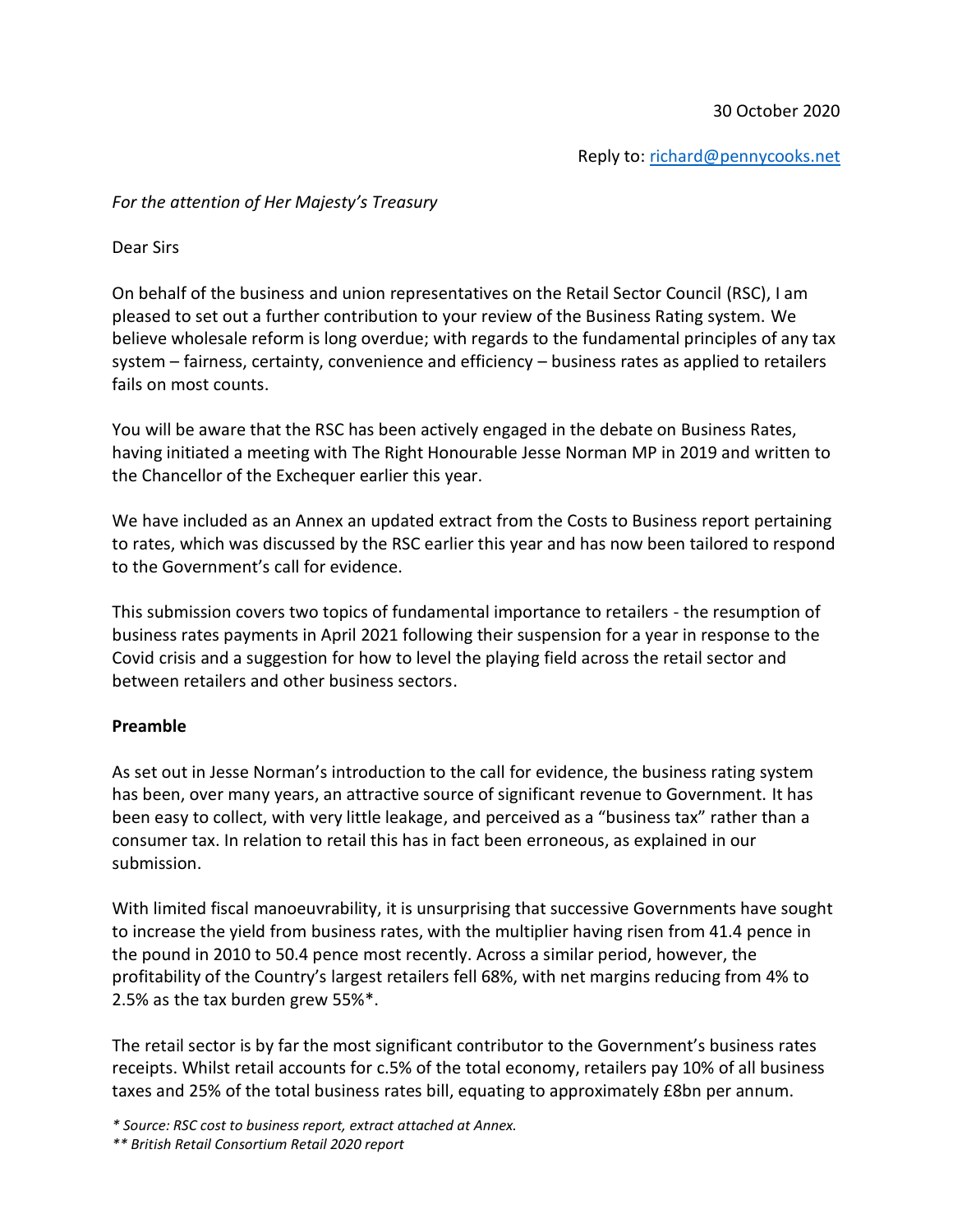- *Were retailers to bear a proportion of the business rates burden equivalent to their overall contribution to the economy (ie 5%), the Retail rates bill would be £1.6bn - some £6.4bn lower than was the case in 2019.*
- *Were retailers to bear a proportion of the total business rates bill equivalent to their share of total business tax receipts (ie 10%), the Retail rates bill would be £3.2bn – some £4.8bn lower than was the case in 2019.*

We argue that to protect the viability of our physical retail estate, the retail rates burden should be permanently reduced by this sort of amount. This could be achieved by changing the business rates multiplier for retail premises to c.20p in the £.

Retail has been a golden goose for the Government – but it will not continue laying and unless the burden of business rates is distributed differently through the economy the long-term impact on people and place of retailers retreating from our high streets and shopping malls will be significant. Total tax revenues from the retail sector, including income tax, national insurance and corporation tax could fall substantially in the coming years.

In the Costs to Business report (Annex 1) we made a number of recommendations for improving the operation of the business rating system – through the eyes of business, it is seen as opaque, capricious and painfully slow to react to changes in market conditions. However, in addition to fundamentally improving the operation of the business rates system, our contention is that Government needs to reduce its dependence on this source of revenue. Put simply, a tax system designed to extract yield from the commercial operation of retail premises is ill-suited to the emergence of a rapidly accelerating digital economy. It is for this reason that our submission focuses on the questions posed in the call for evidence around alternatives to the business rates system.

We argue that the business rates multiplier should be significantly reduced for retail premises, to bring the rates burden for retailers more in line with their overall economic contribution and to improve the economics of bricks and mortar retail. We do not believe that the rates relief provided to retailers as a consequence should result in business rates rises for other sectors – that would literally be a "beggar thy neighbour" approach. Instead, the yield lost to Government should be recouped through the VAT system and borne in an even-handed way by the end-consumer, or alternatively through Corporation Tax. As we point out below, it is the consumer who currently bears the burden of retail business rates.

In this response, we also address the "cliff-edge" that currently exists on 31 March 2021 when the welcome rates relief given to retailers (as well as hospitality and leisure businesses) is due to end. We make recommendations for how all stakeholders might contribute to aiding the viability of retailers who continue to suffer the effects of the pandemic.

*<sup>\*</sup> Source: RSC cost to business report, extract attached at Annex.*

*<sup>\*\*</sup> British Retail Consortium Retail 2020 report*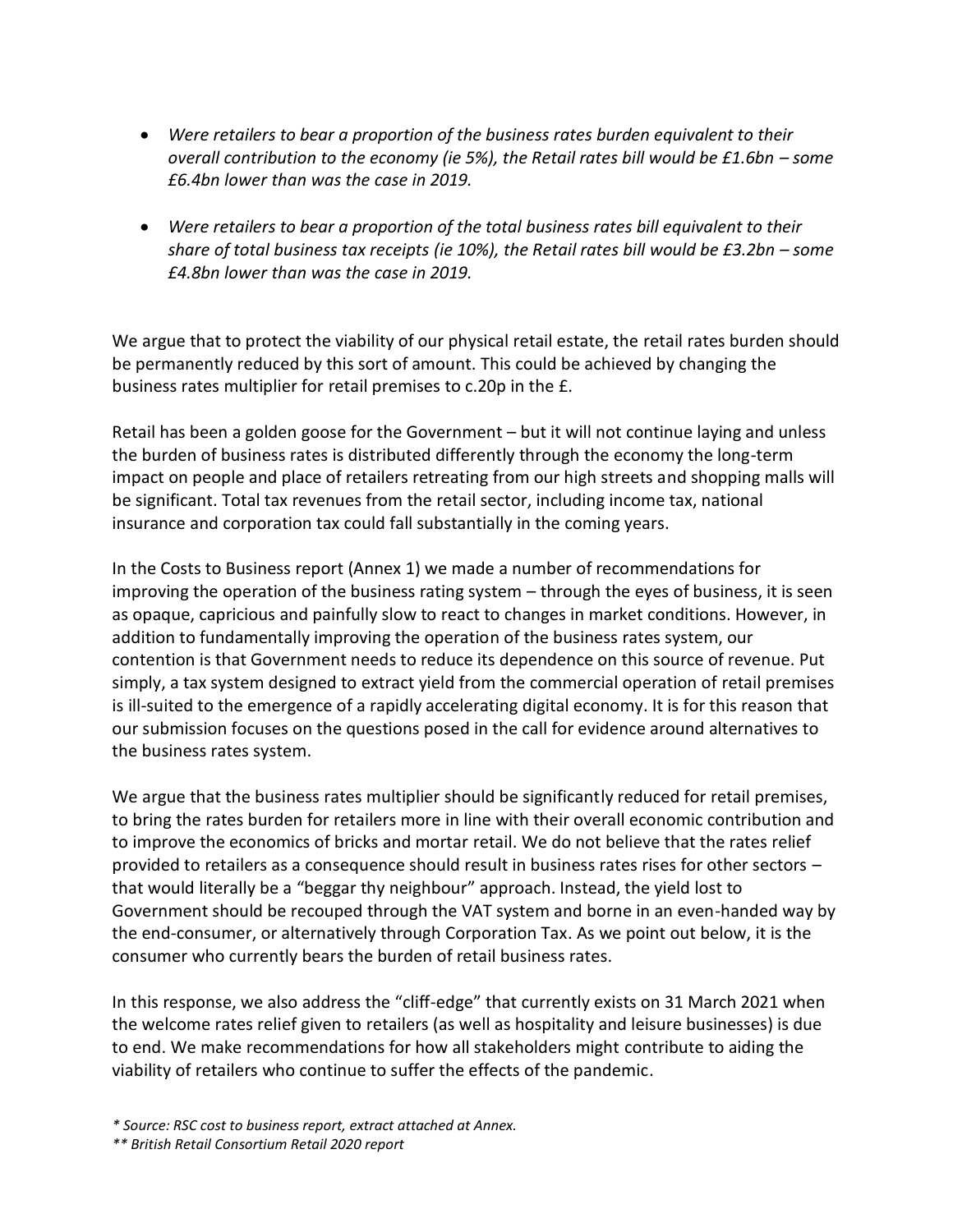## **Recommendations for dealing with the aftermath of the business rates Covid relief in April 2021**

In his emergency budget in April 2020, the Chancellor enacted measures to mitigate the worst economic effects of the Lockdown necessitated by the Covid pandemic. At the time, very little was known about its likely course and where the impacts would be felt. The Chancellor's actions saved many businesses, and many jobs.

One of the measures taken was to provide 100% relief of business rates for the 2020/21 fiscal year for all retail, hospitality and leisure businesses. For some, this was a lifeline; for a small number, it was a windfall.

Given the continuing national and local restrictions on normal life, many retail businesses continue to be existentially challenged by the Covid pandemic. City centres and transport hubs are operating at a fraction of their normal capacity, social distancing in shops is off-putting to customers, the vulnerable are avoiding going out, many of the normal "experiential" aspects of retailing (like trying on clothes or sampling items) are prohibited. It is unlikely that these restrictions will magically ease next Spring, but even if they do many businesses will be so weakened by the effects of 2020 that the resumption of retail business rates will likely lead to a wave of failures or significant restructurings. Unlike in past recessions, where retail job losses were quickly recycled, this time we believe a significant proportion of jobs lost will lead to structural, rather than cyclical, unemployment.

The Chancellor has made clear that the Government cannot save every business, and nor should it. However, where there is a collective effort to save a business, with contributions from other stakeholders, we believe that Government can play a continuing part for the benefit of society, the economy and long-term tax revenues.

Our recommendation, to be effective from 1 April 2021 up to the point where permanent rates reform is enacted, is that Government should continue to offer rates relief to retailers who need it. To qualify, the following conditions would apply:

- Ongoing 100% relief for small retailers with a total rateable value below £25,000.
- Relief for retailers who have contributed new equity to the business in order to keep it open, or who have received rental support from landlords in order to keep stores open. Such rates relief to be £ for £ with the contributions received from shareholders or landlords. By way of example, where a landlord waives (permanently) a rent liability on the retailer, Government would waive business rates at the same level. Where a retail owner contributes new ordinary equity to the business to secure its future, Government would waive business rates in the same amount.

*<sup>\*</sup> Source: RSC cost to business report, extract attached at Annex.*

*<sup>\*\*</sup> British Retail Consortium Retail 2020 report*